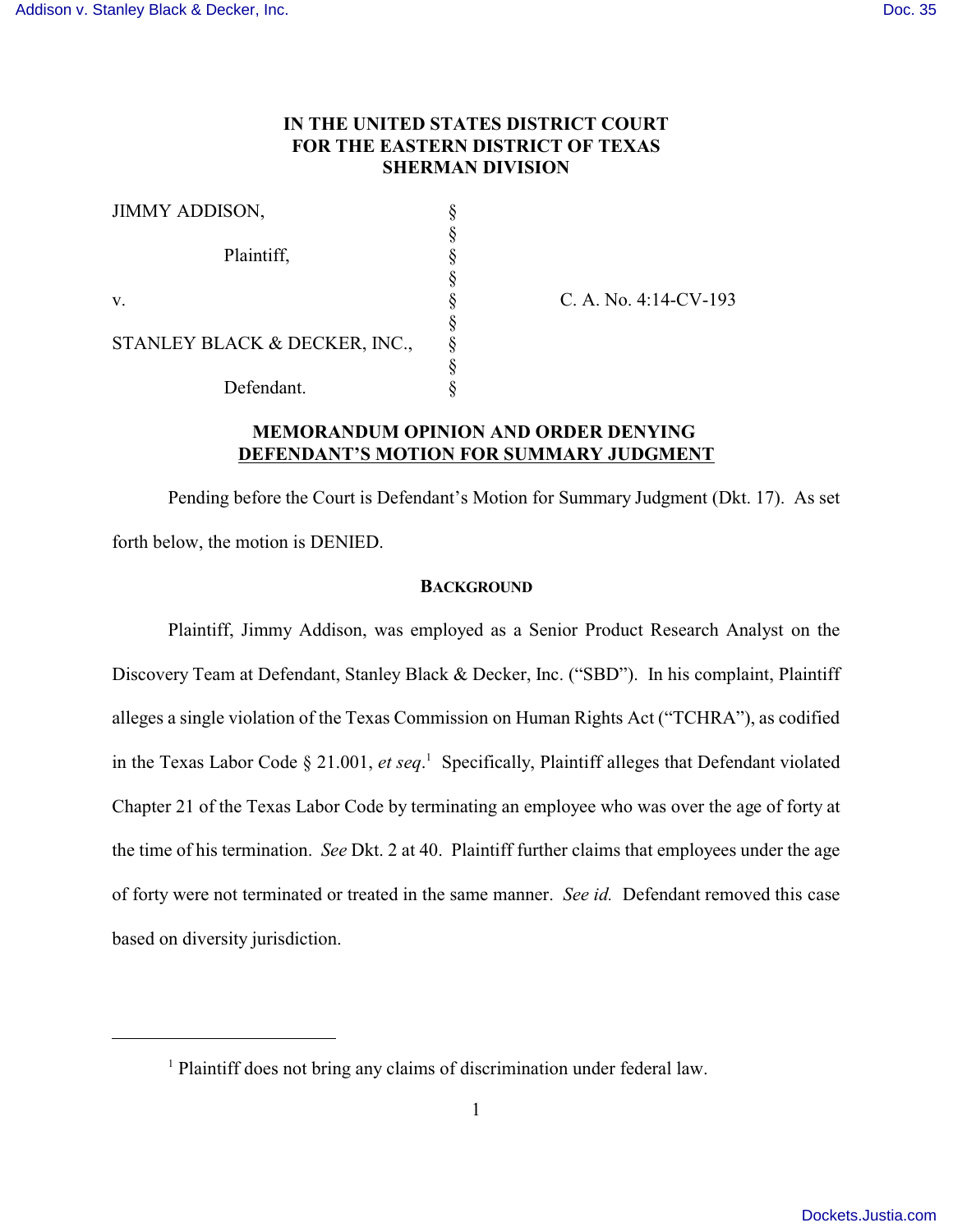In the pending motion for summary judgment, Defendant SBD argues that Plaintiff's age discrimination claim fails as a matter of law because Plaintiff cannot establish that he was replaced, cannot show that he was otherwise discharged because of his age, and cannot demonstrate pretext or show that his age motivated SBD's decision to terminate his employment. *See* Dkt. 17. Additionally, Defendant argues that SBD terminated Plaintiff for a legitimate, non-discriminatory reason. *See id.*

Plaintiff responds that SBD wrongfully terminated him because of his age in violation of the TCHRA. *See* Dkt. 20. Plaintiff argues that a *prima facie* case of age discrimination can be established because Defendant replaced Plaintiff and, in the alternative, discharged him because of his age. *See id.* Plaintiff alleges that another employee over the age of forty was also terminated and that SBD terminated the two oldest members on the Discovery Team. *See* Dkt. 20 at 356. Plaintiff further alleges that Defendant continued to employ and hire individuals on the Discovery Team in the role of Product Research Analyst, conducting qualitative research. *See* Dkt. 2*.* Plaintiff alleges that, of the four individuals hired on SBD's DiscoveryTeam, three individuals were in their twenties, and one individual was thirty years old. *See* Dkt. 20 at 356.

Plaintiff further argues that Defendant's reasons for terminating him are pretextual and inconsistent because Plaintiff was qualified and capable of performing quantitative research. *See id.* Plaintiff further argues that Defendant's decision to centralize the Discovery Team to the East Coast was made after Plaintiff's discharge, that Defendant's other reasons for termination are also pretextual, and that age was the motivating factor in Defendant's decision to discharge Plaintiff. *See id.*

The Court addresses the record before it.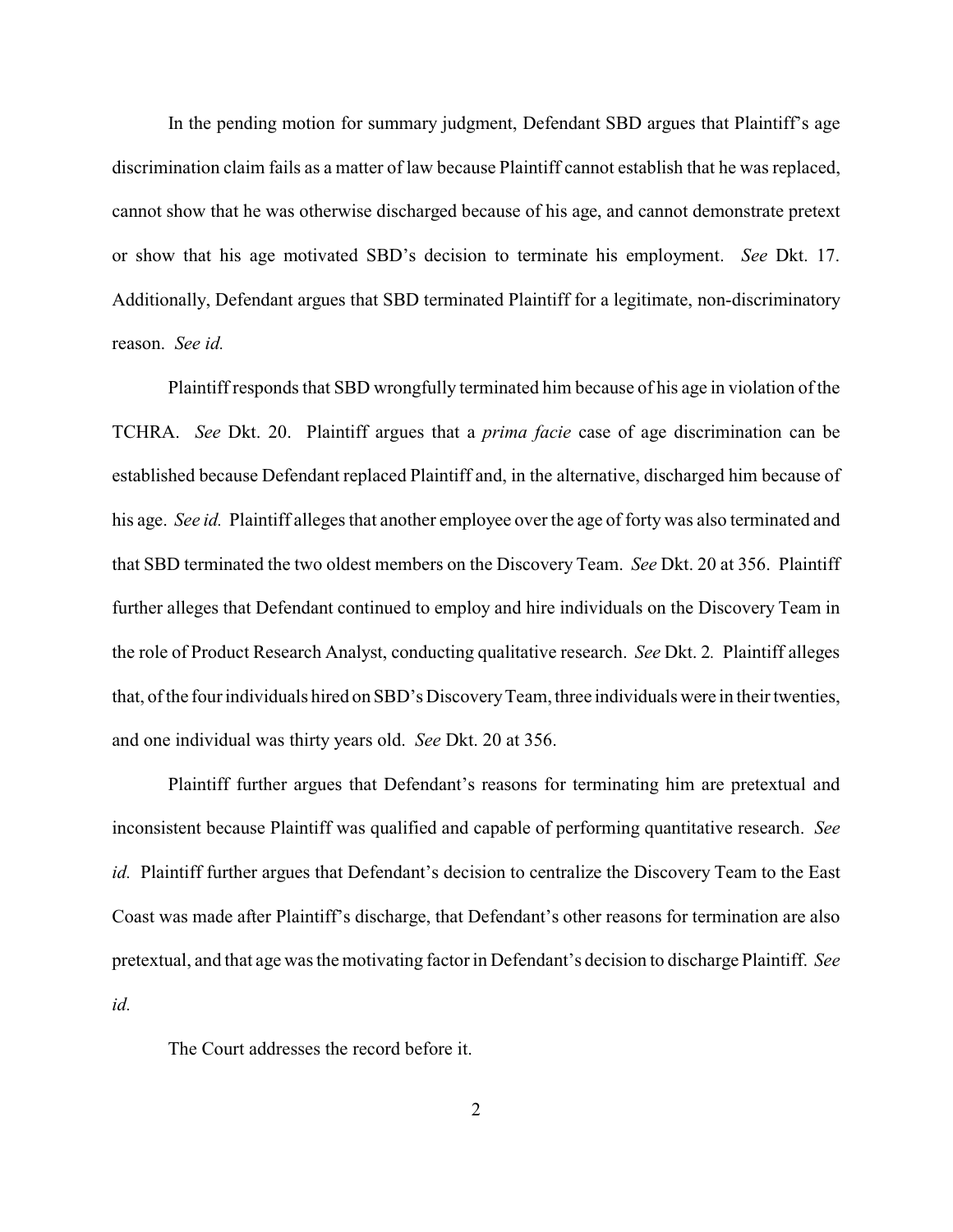#### **STANDARD**

Summary judgment is appropriate when, viewing the evidence and all justifiable inferences in the light most favorable to the non-moving party, there is no genuine issue of material fact and the moving party is entitled to judgment as a matter of law. FED.R.CIV.P. 56(c); *Hunt v. Cromartie*, 526 U.S. 541, 549, 119 S. Ct. 1545, 143 L. Ed.2d 731 (1999). The appropriate inquiry is "whether the evidence presents a sufficient disagreement to require submission to a jury or whether it is so one-sided that one partymust prevail as a matter of law." *Anderson v. Liberty Lobby, Inc*., 477 U.S. 242, 251-52, 106 S. Ct. 2505, 91 L. Ed.2d 202 (1986).

The partymoving for summary judgment has the initial burden to prove there are no genuine issues of material fact for trial. *Provident Life & Accident Ins. Co. v. Goel,* 274 F.3d 984, 991 (5th Cir. 2001). In sustaining this burden, the movant must identify those portions of pleadings, depositions, answers to interrogatories, and admissions on file, together with the affidavits, if any, which it believes demonstrate the absence of a genuine issue of material fact. *Celotex Corp. v. Catrett*, 477 U.S. 317, 325, 106 S. Ct. 2548, 2553, 91 L. Ed.2d 265 (1986). The moving party, however, "need not negate the elements of the nonmovant's case." *Little v. Liquid Air Corp*., 37 F.3d 1069, 1075 (5th Cir. 1994) (en banc). The movant's burden is only to point out the absence of evidence supporting the nonmoving party's case. *Stults v. Conoco, Inc*., 76 F.3d 651, 655 (5th Cir. 1996).

In response, the nonmovant "may not rest upon mere allegations contained in the pleadings, but must set forth and support by summary judgment evidence specific facts showing the existence of a genuine issue for trial." *Ragas v. Tennessee Gas Pipeline Co.*, 136 F.3d 455, 458 (5th Cir. 1998) (citing *Anderson*, 477 U.S. at 255-57, 106 S. Ct. at 2513-14). Once the moving party makes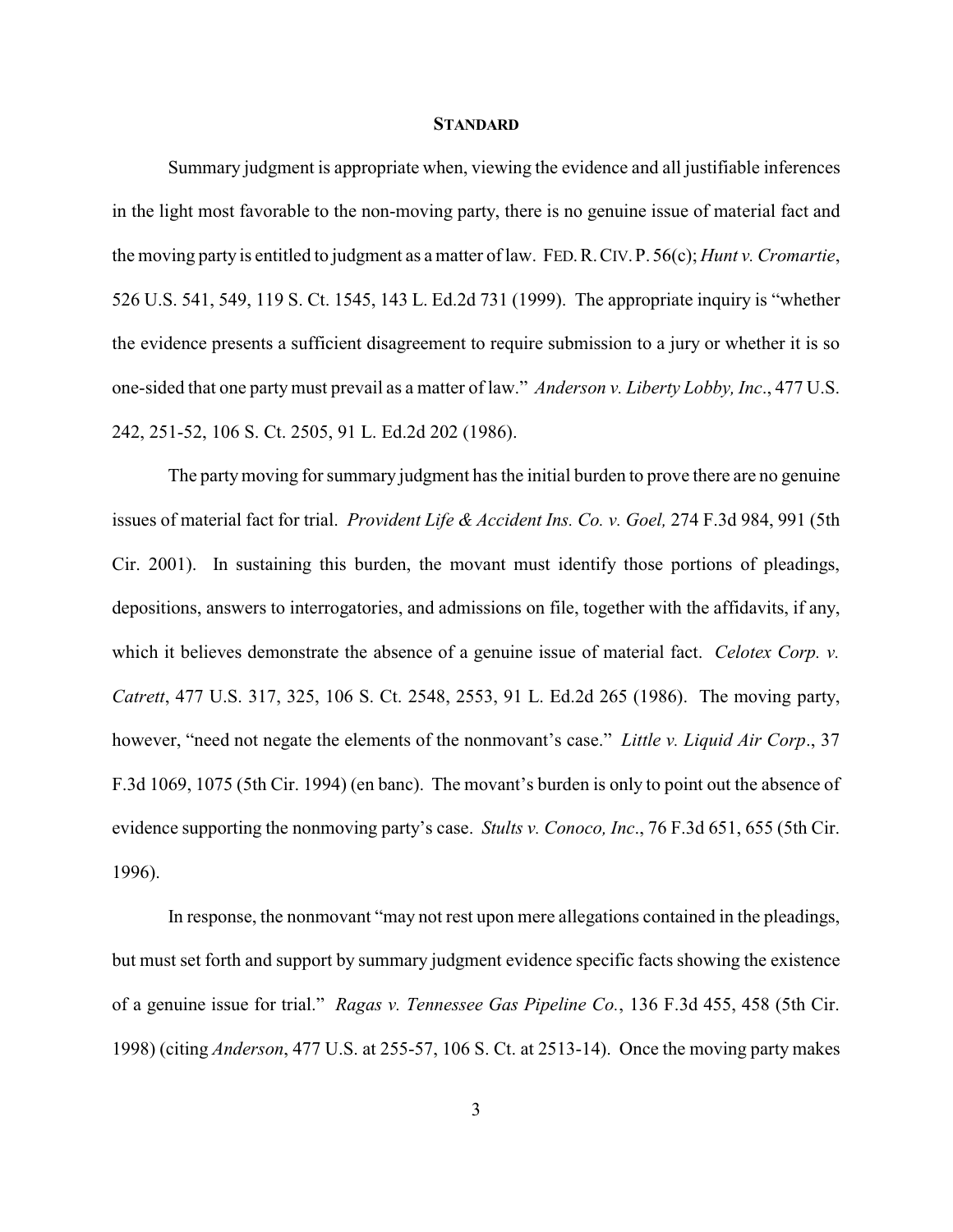a properly supported motion for summary judgment, the nonmoving party must look beyond the pleadings and designate specific facts in the record to show that there is a genuine issue for trial. *Stults*, 76 F.3d at 655. The citations to evidence must be specific, as the district court is not required to "scour the record" to determine whether the evidence raises a genuine issue of material fact. E.D. TEX. LOCAL R. CV-56(d). Neither "conclusory allegations" nor "unsubstantiated assertions" will satisfy the nonmovant's burden. *Stults*, 76 F.3d at 655.

### **EVIDENCE PRESENTED**

In support of its motion, Defendant SBD submits the following evidence: (1) Declaration of Talley R. Parker; (2) Exhibit A: Declaration of Tracie Gildea; (3) Exhibit A-1: Jimmy Addison's 2009 Performance Review; (4) Exhibit A-2: Jimmy Addison's 2010 Performance Review; (5) Exhibit A-3: Jimmy Addison's 2011 Performance Review; (6) Exhibit A-4: "You've Done Something Great" Award; (7) Exhibit A-5: Emails Re: Available Positions for Jimmy Addison; (8) Exhibit A-6: Emails Re: Available Positions for Jimmy Addison; (9) Exhibit A-7: Emails Re: Available Positions for Jimmy Addison; (10) Exhibit A-8: Emails Re: Available Positions for Jimmy Addison; (11) Exhibit A-9: Emails Re: Available Positions for Jimmy Addison; (12) Exhibit B: Excerpts from the Deposition of Jimmy Addison; (13) Exhibit C: Excerpts from the Deposition of Tracie Gildea; (14) Exhibit D: Excerpts from the Deposition of Monica Durant; (15) Exhibit E: Declaration of Monica Durant; (16) Exhibit E-1: Email Regarding Discovery Team Expenses; (17) Exhibit E-2: Email Regarding Discovery Team Expenses; (18) Exhibit E-3: Email Regarding Jimmy Addison's Expenses; and (19) Exhibit F: Declaration of Stephen Subasic. Dkt. 18 - 18-19.

In response to the motion for summary judgment, Plaintiff attaches the following evidence: (1) Declaration of Daryl Sinkule; (2) Exhibit A: Declaration of Jimmy Addison; (3) Exhibit B: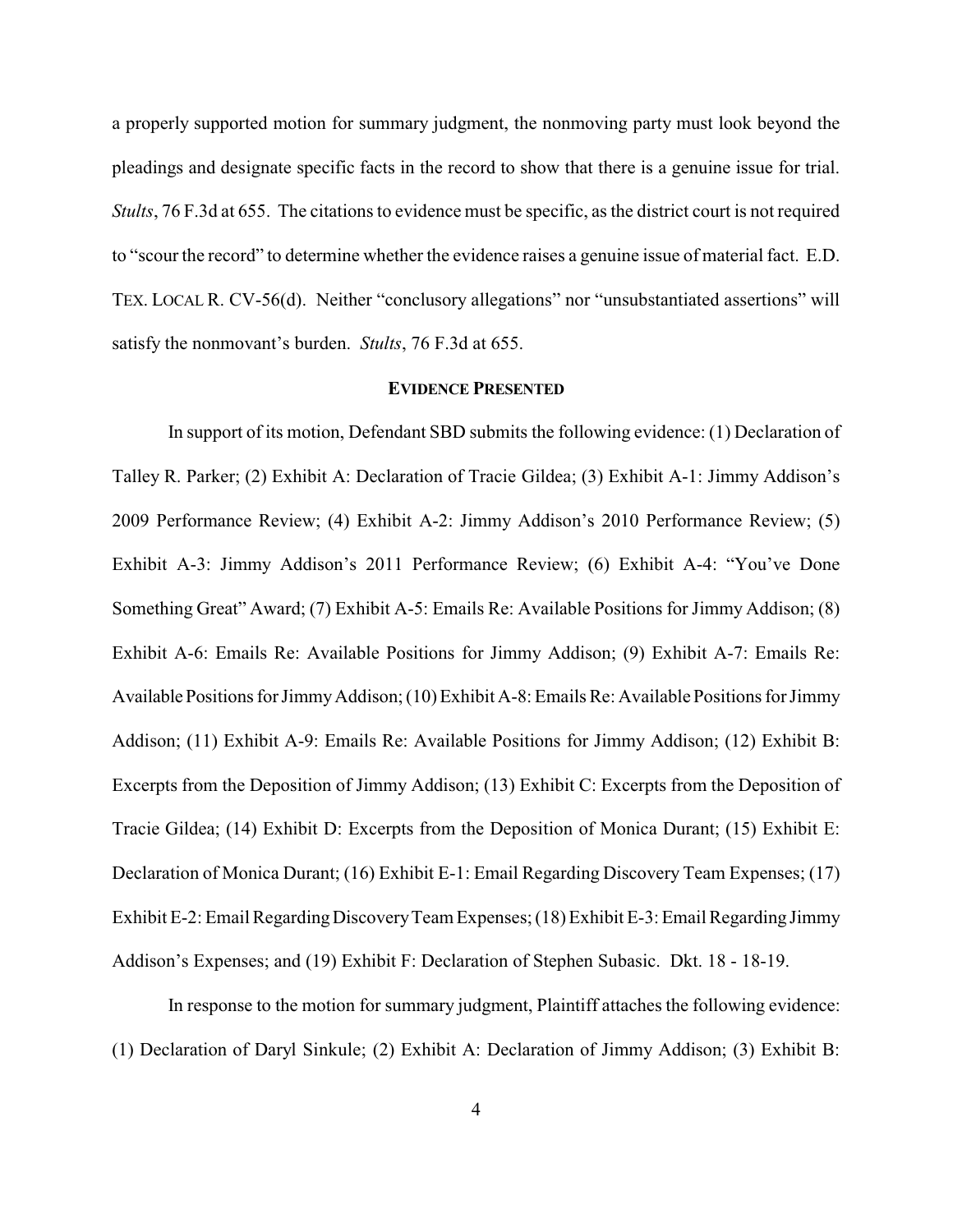Deposition of Jimmy Addison; (4) Exhibit C: Jimmy Addison's 2005 Performance and Development ReviewManager Assessment; (5) Exhibit D: JimmyAddison's 2006 Performance and Development Review Manager Assessment; (6) Exhibit E: JimmyAddison's 2011 Performance and Development Review Manager Assessment; (7) Exhibit F: JimmyAddison's 2007 Performance and Development Review Manager Assessment; (8) Exhibit G: JimmyAddison's 2009 Performance and Development Review Manager Assessment; (9) Exhibit H: JimmyAddison's 2010 Performance and Development Review Manager Assessment; (10) Exhibit I: Deposition of Tracie Gildea, attaching Exhibits 14, 15, 16, 17, 18, 19, 20, and 21 from Deposition of Tracie Gildea; (11) Exhibit J: Deposition of Monica Durant, attaching Exhibit 3 from Deposition of Monica Durant; and (12) Exhibit K: Defendant's Objection and Answers to Plaintiff's First Set of Interrogatories. Dkt. 21-1 **-** 21-21.

## **ANALYSIS**

The Court has reviewed the summary judgment record and finds that Plaintiff has raised a genuine issue of material fact as to whether Defendant wrongfully discharged him in violation of the Texas statute.

Under the TCHRA, "an employer commits an unlawful employment practice if, because of race, color, disability, religion, sex, national origin, or age, the employer...discharges an individual or discriminates in any other manner against an individual in connection with compensation or the terms, conditions, or privileges of employment." TEX. LAB. CODE ANN. § 21.051. The Texas Legislature has indicated that Texas courts should look to federal law for guidance on interpreting the TCHRA. TEX. LAB. CODE ANN.  $\S 21.001(1)$ . When a plaintiff does not have direct evidence of discrimination and relies on circumstantial evidence, Texas courts apply the three-step, burdenshifting framework to age discrimination claims. *Mission Consol. Indep. Sch. Dist. v. Garcia*, 372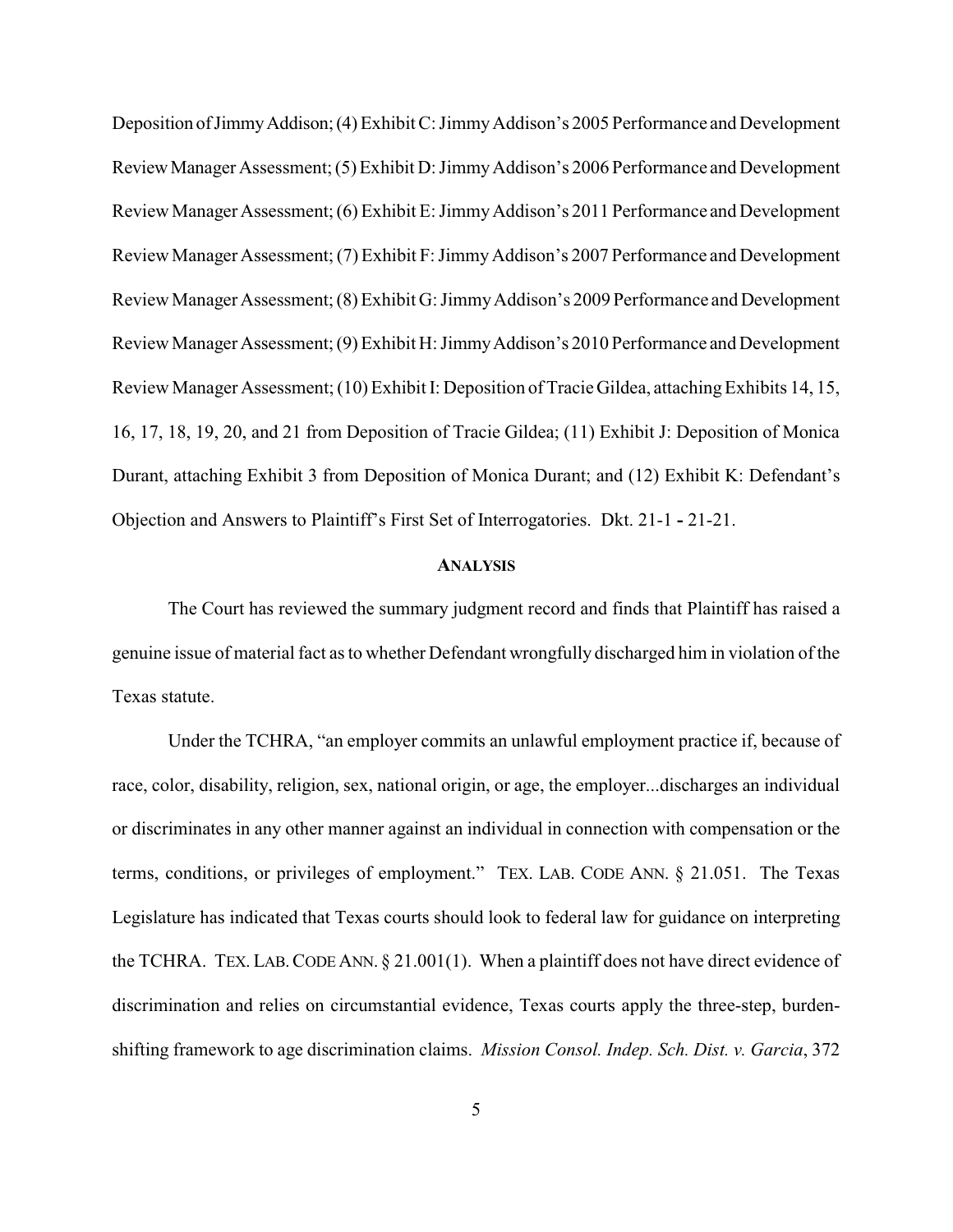S.W.3d 629, 633-34 (Tex. 2012) (citing *McDonell Douglas Corp. v. Green*, 411 U.S. 792, 802-05 (1973)) (establishing the three-part procedure for examining a disparate-treatment claim in the absence of direct evidence of discrimination).

To establish a *prima facie* case of discriminatory treatment based on age, a plaintiff must show: (1) he is within the protected class; (2) he was discharged; (3) he is qualified for the position; and (4) he was replaced by someone outside of the protected class or was otherwise discharged because of his age. *Russo v. Smith Int'l, Inc.*, 93 S.W.3d 428, 435 (Tex. App.—Houston [14th Dist.] 2002, pet. denied). A protected class member under the TCHRA includes individuals who are forty years or older. TEX. LAB. CODE ANN. § 21.101.

Once a plaintiff establishes a *prima facie* case, the defendant must articulate a legitimate, nondiscriminatory reason for the adverse employment action. *Black v. Pan Am. Labs.*, 646 F.3d 254, 259 (5th Cir. 2011). This is a burden of production, not persuasion, on the defendant's part, and it "can involve no credibility assessment." *St. Mary's Honor Ctr. v. Hicks*, 509 U.S. 502, 509, 113 S. Ct. 2742 (1993). If the defendant meets this burden, the plaintiff must then establish that the employment action was ultimately the result of intentional discrimination. *Machinchick v. PB Power, Inc.*, 398 F.3d 345, 350 (5th Cir. 2005); *Michael v. City of Dallas*, 314 S.W.3d 687, 691 (Tex. App.—Dallas 2010, no pet.).

To establish intentional discrimination, the plaintiff must show "either (1) the reason stated by the employer was a pretext for discrimination, or (2) the defendant's reason, while true, was only one reason for its conduct and discrimination is another motivating factor ('mixed motive')." *Michael*, 314 S.W.3d at 691 (citing *Rachid v. Jack in the Box, Inc.*, 376 F.3d 305, 312 (5th Cir. 2004); *McCoy v. Texas Instruments, Inc.*, 183 S.W.3d 548, 554 (Tex. App.—Dallas 2010, no pet.)).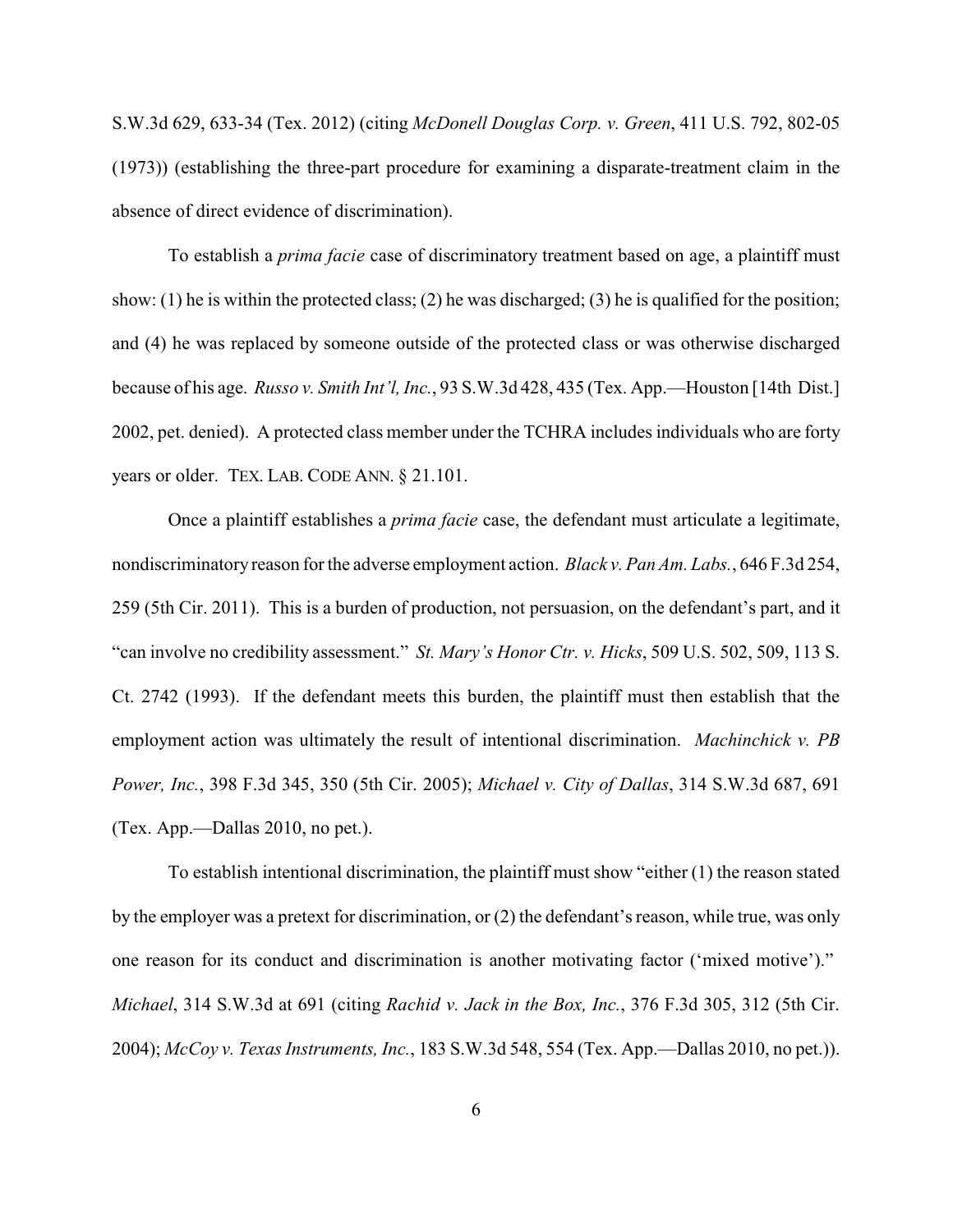Although the causation standard has changed as to some discrimination claims under federal law, the Texas Supreme Court has held that, under the TCHRA, a plaintiff need only prove that age discrimination was a "motivating factor" in the termination decision. *Quantum Chem. Corp. v. Toennies*, 47 S.W.3d 473, 480 (Tex. 2001). *See also Peterson v. Bell Helicopter Textron, Inc.*, 788 F.3d 384, 387 (5th Cir. 2015).

In this case, the first three elements to establish a *prima facie* case are not in dispute. *See* Dkt. 17 at 126; Dkt. 20 at 367. It is the fourth element over which the parties disagree.

There are two ways for the plaintiff to satisfy the fourth element of a *prima facie* case. *Michael*, 314 S.W.3d at 690-91. The plaintiff can show that (1) he was replaced or (2) he can show that he was otherwise discharged because of his age. *Id.* A former employee has been replaced when only his position is eliminated and his former duties are "absorbed" by other co-workers outside the protected class. *Howard v. United Parcel Serv. Inc.*, 447 Fed. App'x 626, 629 n. 2 (5th Cir. 2011); *Bray v. All Saints Camp & Conf. Ctr., Inc.*, 2012 WL 1986513, \*5 (E.D. Tex. 2012); *Weddle v. Safety-Kleen Systems, Inc.*, 2012 WL 2505730, \*7 (E.D. Tex. 2012).

In this case, Plaintiff contends that, following his termination, two other employees, both younger than Plaintiff, assumed some or all of the job functions, or variances of the job functions, which he performed as Senior Product Research Analyst. *See* Dkt. 20 at 368. For the purposes of summary judgment, there is sufficient evidence in the record to show that he was replaced because his duties were absorbed by other employees outside of the protected class. *See e.g.* Dkt. 17 at 109; Dkt. 21-21 at 537-38.

There is also sufficient evidence to create a fact issue that the Plaintiff was otherwise discharged because of age. Defendant contends that Plaintiff was terminated because SBD was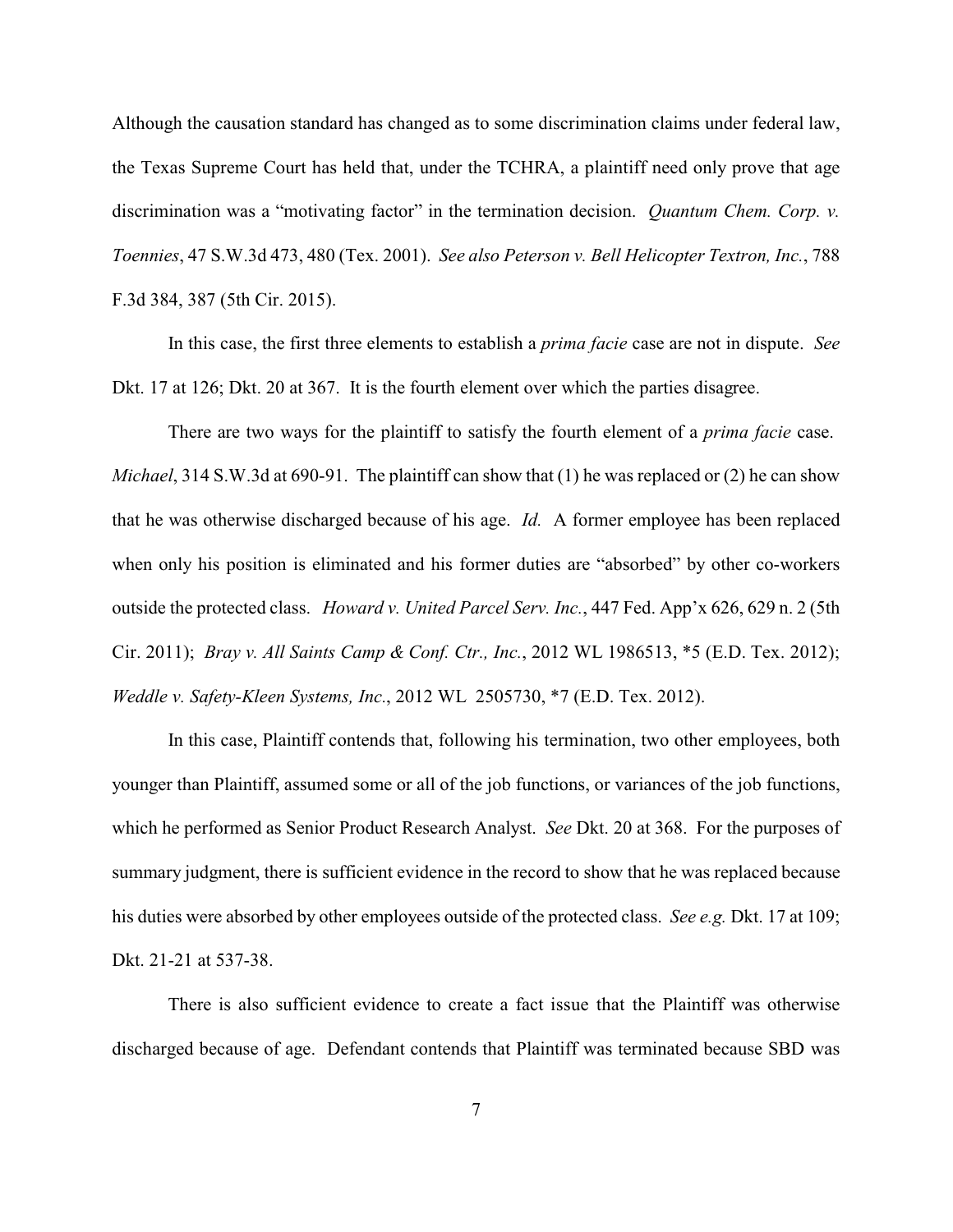eliminating his job and qualitative research. *See* Dkt. 17 at 127-29. Defendant argues that there is no basis for age discrimination because the Director of Global Marketing of Hand Tools & Storage, Tracie Gildea, was the ultimate decision maker and was a member of Plaintiff's protected class at the time of termination. *See id.* Defendant also argues that Plaintiff's testimony that salary motivated SBD's decision to terminate his employment is fatal to an age discrimination claim. *See id.* However, the Court is not convinced that the testimony can be evaluated in such an isolated manner. Plaintiff has come forward with other sufficient evidence to demonstrate a fact issue regarding his age, including: the continued employment of a younger employee in the Product Research Analyst position that continues to conduct qualitative research; the receipt of positive performance reviews and reward while employed; the hiring of new younger employees onto the DiscoveryTeam under job postings that listed similar duties that Plaintiff performed for SBD during his employment; and the termination of another employee in the same protected class as Plaintiff. *See e.g.,* Dkt. 20 at 368-70; Dkt. 21-2 at 389; Dkt. 21-3 at 406-07; Dkt. 21-10 at 447-53; Dkt. 21-11 - 21-18; Dkt. 21-19 at 507-08, 510-11, 522-25; Dkt. 21-21 at 543-44.

Finding that Plaintiff has offered sufficient evidence to establish a *prima facie* case, the Court turns to Defendant's burden and finds that Defendant has offered a legitimate, non-discriminatory reason for discharging him—the Discovery Team model was changed to primarily focus on quantitative research rather than qualitative research and was centralized to the East Coast prior to Plaintiff's termination. *See* Dkt. 17 at 129; Dkt. 18-2 at 144; Dkt. 18-13 at 277-79; Dkt. 18-15 at 322-23.

Plaintiff has alleged that these reasons are pretextual for a variety of reasons (many of which are discussed above), including: Defendant's proffered reasons for termination are inconsistent;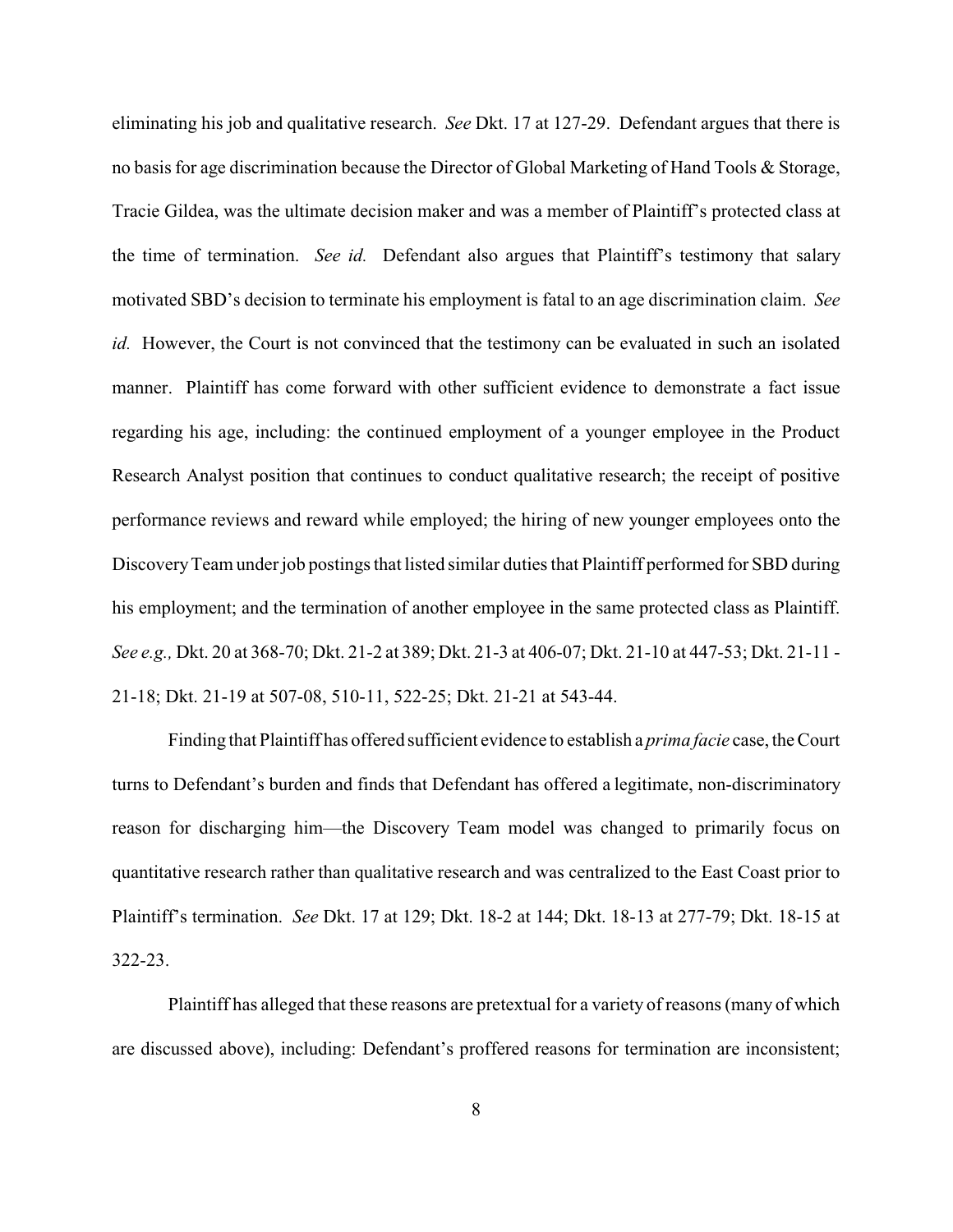Plaintiff was experienced and had the requisite skills to conduct quantitative research; and the decision to centralize the Discovery Team to another location was made after SBD terminated Plaintiff. *See* Dkt. 20 at 371-76. Plaintiff further questions SBD's allegations of overspending, failure to take supervisor's direction, and failure to use quantitative research skills. *See id.* In order to show pretext, the plaintiff must provide evidence to refute each of the defendant's articulated nondiscriminatory reasons. *Wallace v. Methodist Hosp. Sys.*, 271 F.3d 212, 220 (5th Cir. 2001). If the plaintiff can prove that "the evidence of pretext is substantial, the plaintiff may create a genuine issue of material fact without independent evidence that discrimination was the real reason for the adverse employment action." *Crawford v. Formosa Plastics Corp.*, 234 F.3d 899, 903 (5th Cir. 2000). The Court finds that Plaintiff has offered sufficient evidence of pretext to create a fact issue for trial.

Defendant contends that Plaintiff's testimony about salary motivating SBD's decision to terminate him was in fact fatal to his TCHRA claim. *See* Dkt. 17 at 130. Although the elements of an age discrimination claim are essentially the same under the TCHRA as they are for claims under federal law, and state courts look to analogous federal statutes and the cases interpreting them to guide the reading of the TCHRA, the Texas Supreme Court has held that, under the TCHRA, a plaintiff need only prove that age discrimination was "a motivating factor" in the defendant's termination decision. *Quantum Chem. Corp. v. Toennies*, 47 S.W.3d 473, 480 (Tex. 2001). Because Plaintiff is alleging a violation of the TCHRA, Plaintiff does not have to prove that age was the "but for" cause of his termination, but rather age discrimination was a "motivating factor" in his termination. *Peterson v. Bell Helicopter Textron, Inc.*, 788 F.3d 384, 387 (5th Cir. 2015) (the "motivating factor" standard applies in all TCHRA claims, but a "but for" causation standard applies to federal age discrimination claims.). Plaintiff's testimony that his higher salary influenced his